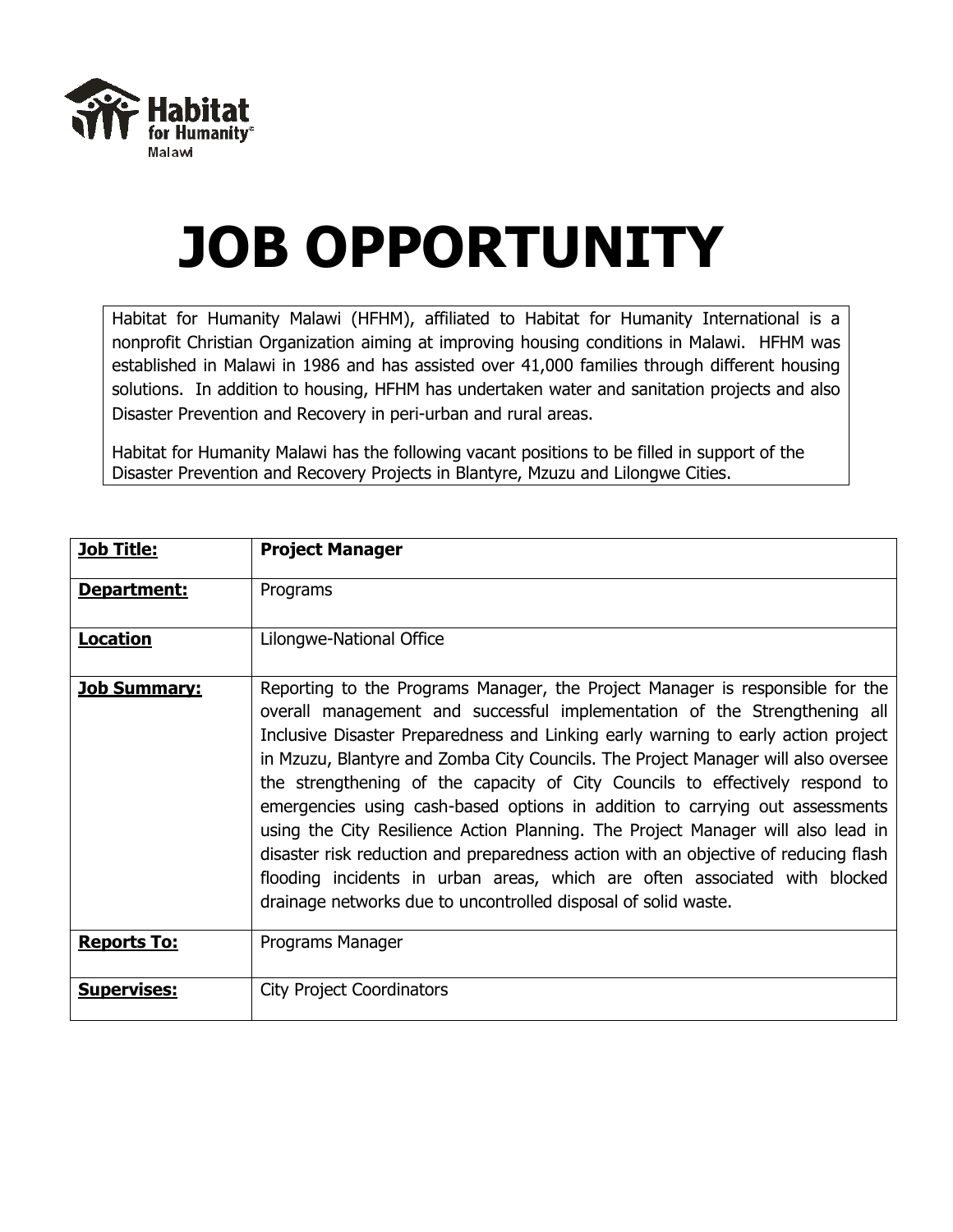| <b>Main</b><br><b>Responsibilities:</b> | $\bullet$ | Develop and implement a field delivery plan, which is consistent with the<br>Program and Organization's strategy.                                                                                                                                                                                                          |
|-----------------------------------------|-----------|----------------------------------------------------------------------------------------------------------------------------------------------------------------------------------------------------------------------------------------------------------------------------------------------------------------------------|
|                                         | $\bullet$ | Develop and maintain effective management systems to ensure all key project<br>deliverables are met, this will include the monitoring and evaluation system<br>and strategic planning.                                                                                                                                     |
|                                         | $\bullet$ | Consolidate field reports on a monthly and quarterly basis for donor reporting<br>ensuring donor compliance is maintained.                                                                                                                                                                                                 |
|                                         | $\bullet$ | Provide leadership and management for the field staff team, including<br>performance management, setting and monitoring of objectives and work<br>plans and ensuring field tasks are successfully carried out.                                                                                                             |
|                                         | $\bullet$ | Facilitate the undertaking of risk assessment using the City Resilience Action<br>Planning (CityRAP) approach, which will also guide contingency planning and<br>setting up of multi-hazard early warning systems.                                                                                                         |
|                                         | $\bullet$ | Oversee the establishment of urban-tailored telemetric community-based early<br>warning systems (CBEWS) and provide relevant data to MUST for the<br>designing of a mobile application for EWS.                                                                                                                            |
|                                         | $\bullet$ | Strengthen protection mechanisms through training for government officers<br>and communities, and strengthen Shock Responsive Social Protection Systems.                                                                                                                                                                   |
|                                         | $\bullet$ | Enhance disaster risk management knowledge and skills through public<br>awareness on urban disaster preparedness and risk knowledge.                                                                                                                                                                                       |
|                                         | $\bullet$ | Participate in joint monitoring exercises of the project activities with city<br>councils.                                                                                                                                                                                                                                 |
|                                         |           | Generate a programme Lessons-learned log and regularly update to ensure<br>ongoing learning and adaptation within the project, and to facilitate the<br>preparation of the Lessons-learned Report at the end of the programme.                                                                                             |
|                                         | $\bullet$ | Provide leadership and management for the field staff in ensuring that DRRR<br>approaches are adopted and used in line with the Government guidelines                                                                                                                                                                      |
|                                         | $\bullet$ | With support from the MEAL Coordinator take lead in monitoring and<br>evaluation of the projects ensuring that key information on program<br>performance is gathered, kept and accessible and that regular, clear and<br>timely progress reports are made available to senior managers and key<br>stakeholders on request. |
|                                         | $\bullet$ | Assist in the setting up of an overall project complaint and feedback<br>mechanism in the project across the cities.                                                                                                                                                                                                       |
|                                         |           | Establish accountability and feedback and complaints mechanisms to                                                                                                                                                                                                                                                         |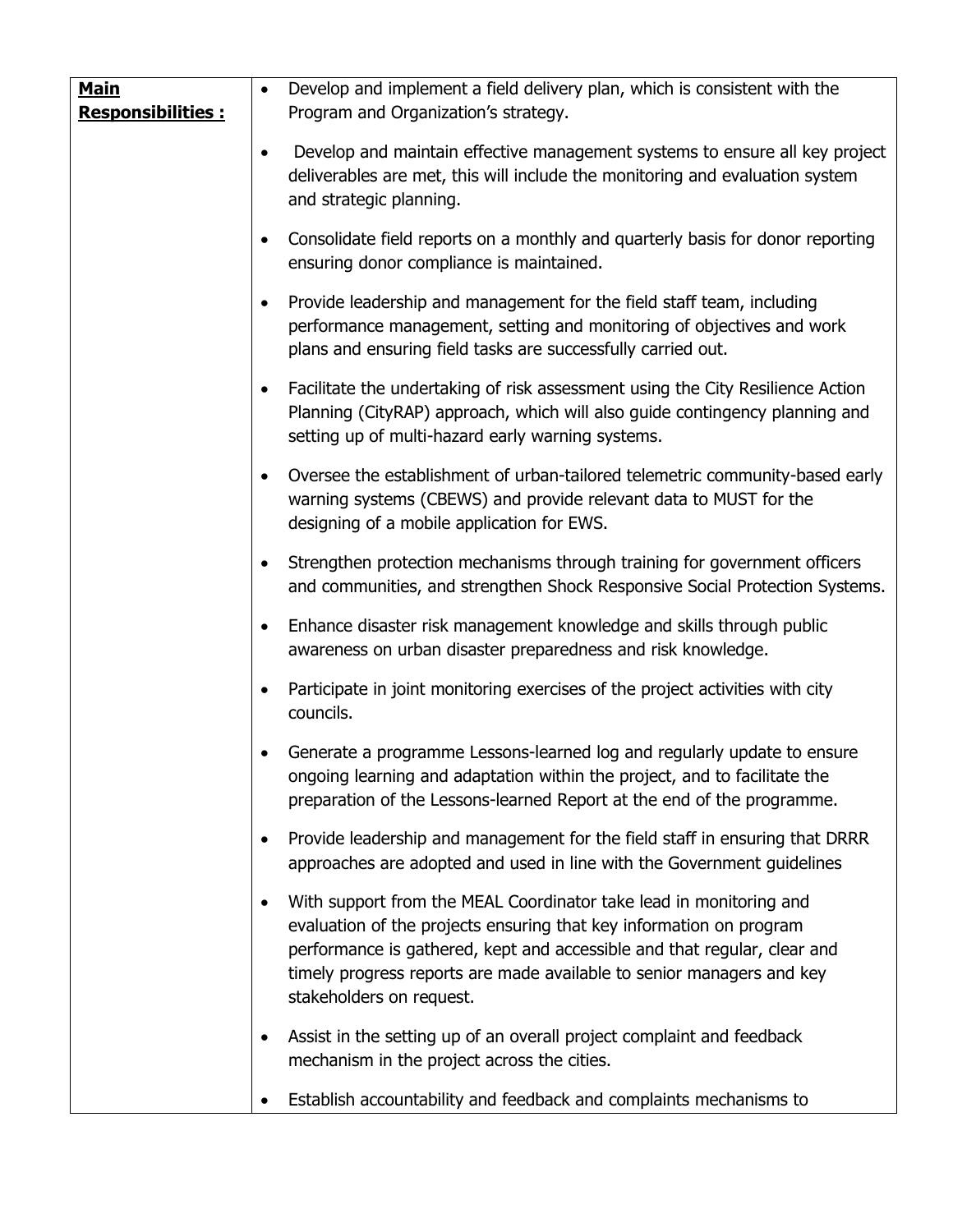|                                              | strengthen disaster preparedness and response, including training on<br>accountability to affected population, protection principles and standards<br>targeting local urban civil protection committees, council staff, local leaders<br>and faith leaders                                                           |
|----------------------------------------------|----------------------------------------------------------------------------------------------------------------------------------------------------------------------------------------------------------------------------------------------------------------------------------------------------------------------|
|                                              | Using the complaint and feedback mechanism ensure that Protection against<br>$\bullet$<br>Sexual Exploitation and Abuse (PSEA) and all safe guarding issues are<br>integrated by ensuring confidentiality and the security of those reporting and<br>that any PSEA complaints are timely investigated and addressed. |
|                                              | Contribute towards project proposals, guiding principles, mandates, standards,<br>$\bullet$<br>developmental and collaborative framework for disaster risk reduction and<br>response country programs so that initiatives are aligned with Habitat's<br>mission and receive effective coordination.                  |
|                                              | Developing and maintaining productive relationships between national office<br>$\bullet$<br>staff, donors, field staff, city councils, and other relevant key stakeholders in<br>DRR.                                                                                                                                |
|                                              | Seek complementarities and integration with ongoing projects in other<br>$\bullet$<br>portfolios within the Country Program.                                                                                                                                                                                         |
|                                              | Propose HFHM's contribution and draft policy, in documents especially for<br>$\bullet$<br>Country Program and other strategic documents in the thematic area of<br>disaster risk reduction.                                                                                                                          |
|                                              | Contribution to knowledge management of Disaster Risk Reduction and<br>$\bullet$<br>Response issues by representing HFHM in the shelter cluster and continuously<br>coordinate with its members and activities.                                                                                                      |
|                                              | Travel, attend and adopt relevant lessons captured from international and local<br>training workshops related to DRRR issues.                                                                                                                                                                                        |
| <b>Educational</b><br><b>Qualifications:</b> | At least University Degree in Disaster Risk Management, Climate Sciences,<br>Environmental Science, Earth Sciences, Natural Resources Economics or<br>related Field from a reputable university.                                                                                                                     |
|                                              | A Masters degree will be an added advantage                                                                                                                                                                                                                                                                          |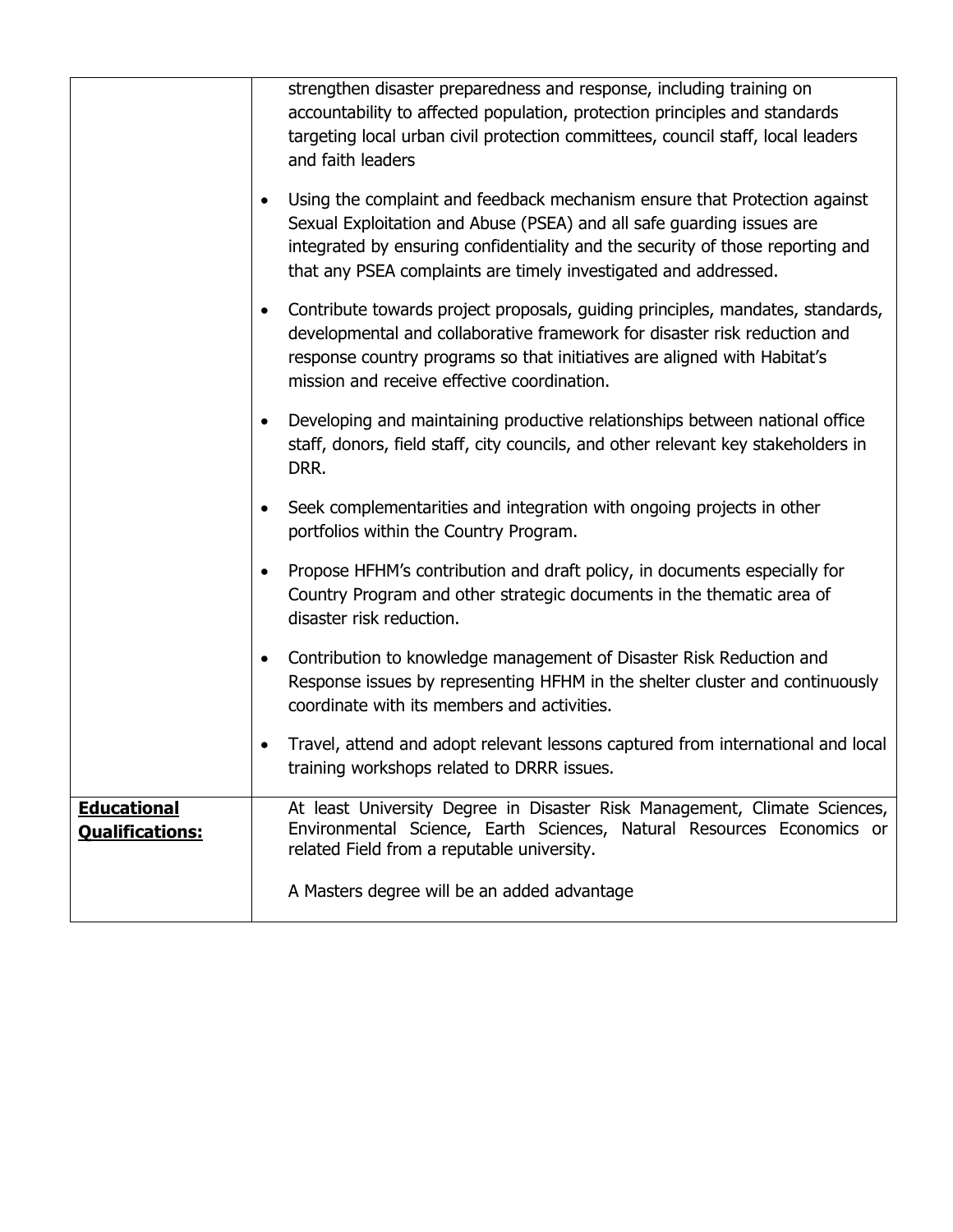| <b>Experience</b><br>Required:                   | At least 5- 10 years' experience in technical project management /project<br>$\bullet$<br>coordination or related area or At least 3 years of experience in projects<br>related to Disaster Risk Reduction, Disaster Management or Climate Risk<br>management including urban resilience.<br>Experience with different aspects of project management including<br>$\bullet$<br>development, planning, implementation, evaluation and donor reporting.<br>Experience in resource mobilisation and people management<br>Experience in the development of early warning systems<br>Experience in emergency cash transfer programming<br>Experience in City Resilience action planning<br>Experience and knowledge in Humanitarian Core Standards, Sphere and<br>the Red Cross Code of Conduct                                                                                                                                                                                                                                                                                                                                                                                                                                                                                                |
|--------------------------------------------------|-------------------------------------------------------------------------------------------------------------------------------------------------------------------------------------------------------------------------------------------------------------------------------------------------------------------------------------------------------------------------------------------------------------------------------------------------------------------------------------------------------------------------------------------------------------------------------------------------------------------------------------------------------------------------------------------------------------------------------------------------------------------------------------------------------------------------------------------------------------------------------------------------------------------------------------------------------------------------------------------------------------------------------------------------------------------------------------------------------------------------------------------------------------------------------------------------------------------------------------------------------------------------------------------|
| <b>Skills &amp;</b><br>competencies<br>Required: | Demonstrates integrity by modeling HFHM's values and ethical standards<br>$\bullet$<br>Advocates and promotes the vision, mission and strategic goals of HFHM<br>$\bullet$<br>Proven analytical capacity and strategic thinking<br>$\bullet$<br>Ability for planning and establishing priorities, coordinating and monitoring<br>$\bullet$<br>the work of others, and delegating responsibility where appropriate<br>Excellent interpersonal and supervisory skills<br>$\bullet$<br>Resourcefulness, initiative, and maturity of judgment<br>$\bullet$<br>Excellent communications, organizational and management skills in a<br>$\bullet$<br>complex multi-stakeholder environment<br>Ability to handle effectively multiple tasks without compromising quality,<br>$\bullet$<br>team spirit and positive working relationships<br>Excellent computer/information systems skills<br>٠<br>Strong results orientation<br>$\bullet$<br>Effective problem-solver<br>$\bullet$<br>• Consistently approaches work with energy and positive-constructive attitude<br>Ability to establish effective working relations in a multicultural team<br>environment<br>• Effectively manages teams and creates an enabling work environment<br>Flexible and responsive with a client-oriented approach |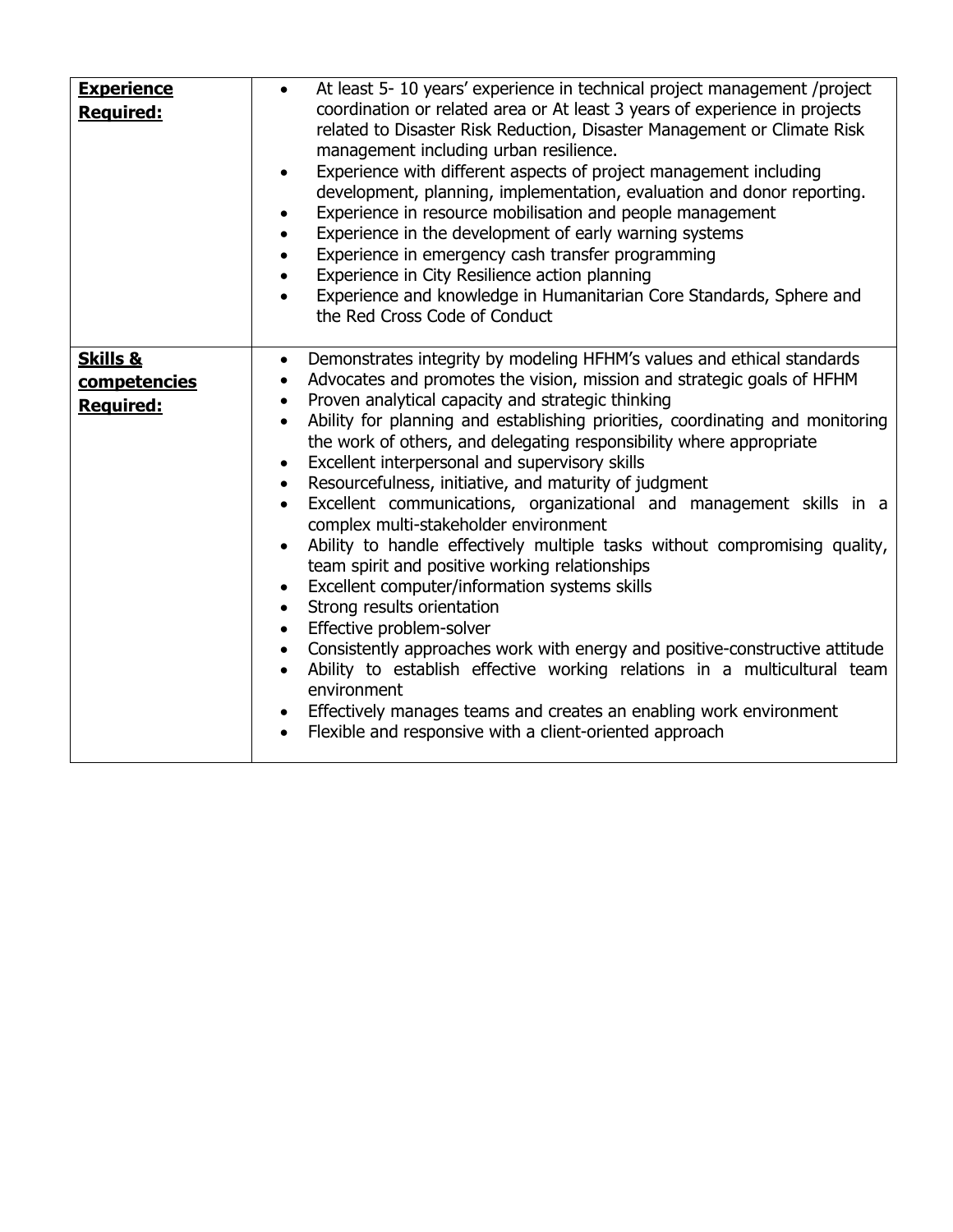| <b>Job Title:</b>                       | <b>Project City Coordinators</b>                                                                                                                                                                                                                                                                                                                                                                                                                                                                                                                                                                                                                                                                                                                                                                                    |
|-----------------------------------------|---------------------------------------------------------------------------------------------------------------------------------------------------------------------------------------------------------------------------------------------------------------------------------------------------------------------------------------------------------------------------------------------------------------------------------------------------------------------------------------------------------------------------------------------------------------------------------------------------------------------------------------------------------------------------------------------------------------------------------------------------------------------------------------------------------------------|
| <b>Location</b>                         | Mzuzu, Zomba and Blantyre                                                                                                                                                                                                                                                                                                                                                                                                                                                                                                                                                                                                                                                                                                                                                                                           |
| Department:                             | Programs                                                                                                                                                                                                                                                                                                                                                                                                                                                                                                                                                                                                                                                                                                                                                                                                            |
| <b>Job Summary:</b>                     | To assist and coordinate project activities in relation to Strengthening all Inclusive<br>Disaster Preparedness and Linking early warning to early action project in Mzuzu,<br>Blantyre and Zomba City Councils. With supervision of the Project Manager, the<br>Project Coordinator will ensure that the strengthening of the capacity of city<br>councils to effectively respond to emergencies using cash-based options in<br>addition to carrying out assessments using the City Resilience Action Planning is<br>carried out effectively. S/He will also participate in disaster risk reduction and<br>preparedness action with an objective of reducing flash flooding incidents in urban<br>areas, which are often associated with blocked drainage networks due to<br>uncontrolled disposal of solid waste. |
| <b>Reports To:</b>                      | Project Manager                                                                                                                                                                                                                                                                                                                                                                                                                                                                                                                                                                                                                                                                                                                                                                                                     |
| <b>Supervises:</b>                      | <b>None</b>                                                                                                                                                                                                                                                                                                                                                                                                                                                                                                                                                                                                                                                                                                                                                                                                         |
| <b>Main</b><br><b>Responsibilities:</b> | Assist City Councils to undertake risk assessment using the participatory<br>$\bullet$<br>approach, I.e., the City Resilience Action Planning Tool.                                                                                                                                                                                                                                                                                                                                                                                                                                                                                                                                                                                                                                                                 |
|                                         | Facilitate the development, adaptation, and testing of multi-hazard<br>$\bullet$<br>contingency plans incorporating environmental risk mitigation; identifying and<br>test evacuation routes with the targeted city wards.                                                                                                                                                                                                                                                                                                                                                                                                                                                                                                                                                                                          |
|                                         | Assist City Councils to establish urban-tailored telemetric community-based<br>$\bullet$<br>early warning systems (CBEWS) and collect data for designing a mobile<br>application for EWS.                                                                                                                                                                                                                                                                                                                                                                                                                                                                                                                                                                                                                           |
|                                         | Coordinate workshops, trainings and community consultation meetings with<br>$\bullet$<br>city councils in line with the project activities.                                                                                                                                                                                                                                                                                                                                                                                                                                                                                                                                                                                                                                                                         |
|                                         | Develop and maintain effective management systems to ensure all key project<br>$\bullet$<br>deliverables are met, this will include the monitoring and evaluation system<br>and strategic planning.                                                                                                                                                                                                                                                                                                                                                                                                                                                                                                                                                                                                                 |
|                                         | Developing and maintaining productive relationships between national office<br>$\bullet$<br>staff, field staff, consultants, and other relevant actors in DRR.                                                                                                                                                                                                                                                                                                                                                                                                                                                                                                                                                                                                                                                      |
|                                         | Seek complementarities and integration with ongoing projects in other<br>$\bullet$<br>portfolios within the Country Program.                                                                                                                                                                                                                                                                                                                                                                                                                                                                                                                                                                                                                                                                                        |
|                                         | Contribution to knowledge management of Disaster Risk Reduction and<br>$\bullet$                                                                                                                                                                                                                                                                                                                                                                                                                                                                                                                                                                                                                                                                                                                                    |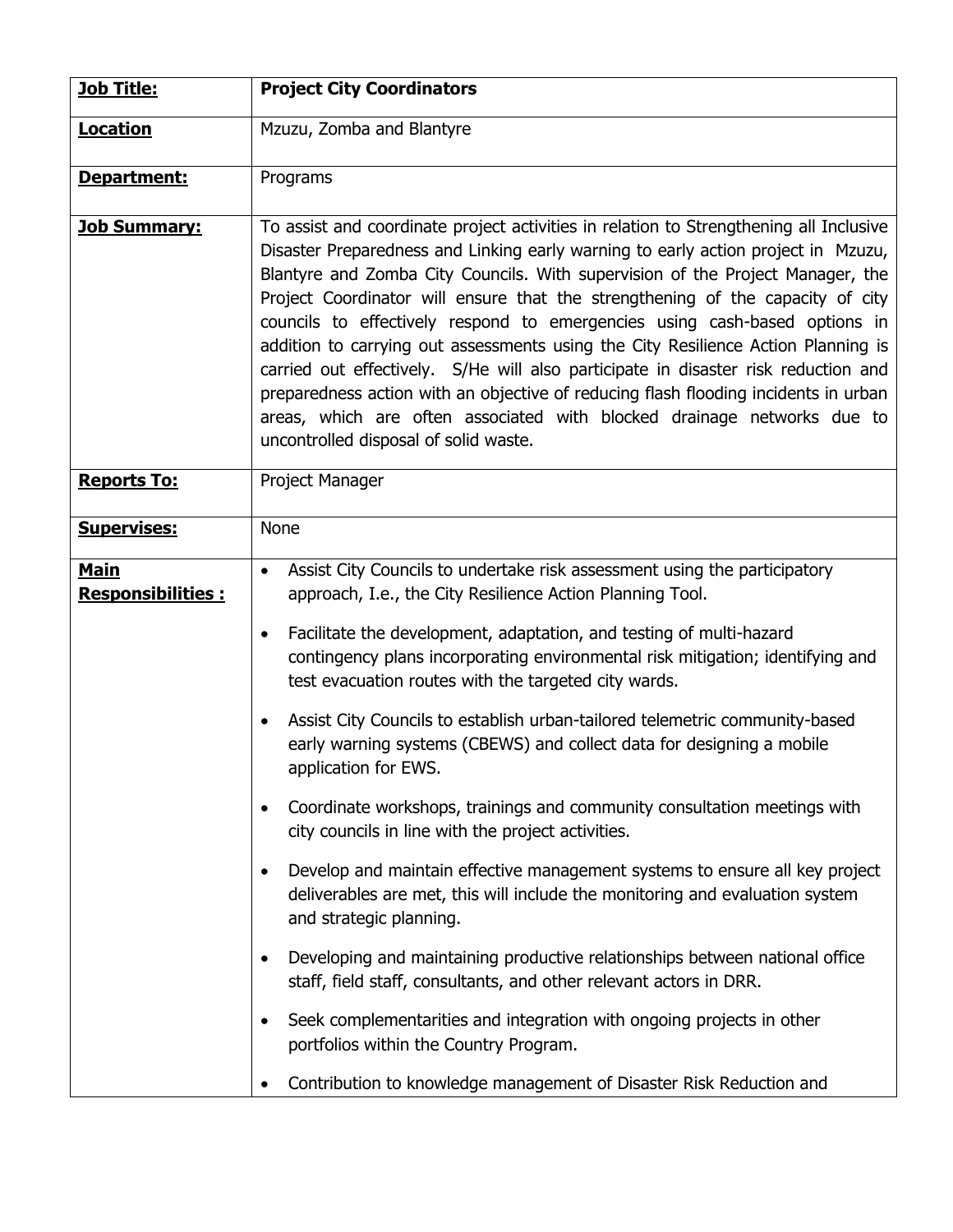|                                                  | Response issues by representing HFHM in the shelter cluster and continuously<br>coordinate with its members and activities.                                                                                                                                                                                                                                                                                                                                                                                                                                                                                                                                                                                                                                                                                                                                                                                                                                                                                                                                    |
|--------------------------------------------------|----------------------------------------------------------------------------------------------------------------------------------------------------------------------------------------------------------------------------------------------------------------------------------------------------------------------------------------------------------------------------------------------------------------------------------------------------------------------------------------------------------------------------------------------------------------------------------------------------------------------------------------------------------------------------------------------------------------------------------------------------------------------------------------------------------------------------------------------------------------------------------------------------------------------------------------------------------------------------------------------------------------------------------------------------------------|
|                                                  | Participate in the setting up of project complaint and feedback mechanism at<br>$\bullet$<br>project site level and set up committees on the same; and ensuring the<br>implementation and management of the complaint and feedback mechanism<br>at the project level.                                                                                                                                                                                                                                                                                                                                                                                                                                                                                                                                                                                                                                                                                                                                                                                          |
|                                                  | Ensure the complaint and feedback mechanism has integrated the Protection<br>$\bullet$<br>against Sexual Exploitation and Abuse (PSEA) and all safe guarding issues in<br>the project area.                                                                                                                                                                                                                                                                                                                                                                                                                                                                                                                                                                                                                                                                                                                                                                                                                                                                    |
|                                                  | Produce monthly and quarterly activity progress reports in line with the<br>$\bullet$<br>approved work plans.                                                                                                                                                                                                                                                                                                                                                                                                                                                                                                                                                                                                                                                                                                                                                                                                                                                                                                                                                  |
|                                                  | Travel, attend and adopt relevant lessons captured from international and local<br>$\bullet$<br>training workshops related to DRRR issues.                                                                                                                                                                                                                                                                                                                                                                                                                                                                                                                                                                                                                                                                                                                                                                                                                                                                                                                     |
| <b>Educational</b><br><b>Qualifications:</b>     | At least University Degree in Disaster Risk Management, Climate Sciences,<br>Environmental Science, Earth Sciences, Natural Resources Economics or<br>related Field from a reputable university.                                                                                                                                                                                                                                                                                                                                                                                                                                                                                                                                                                                                                                                                                                                                                                                                                                                               |
| <b>Experience</b><br>Required:                   | At least 3- 5 years' experience in technical project management /project<br>$\bullet$<br>coordination or related area or At least 2 years of experience in projects<br>related to Disaster Risk Reduction, Disaster Management or Climate Risk<br>management.<br>Experience with different aspects of project management including<br>development, planning, implementation, evaluation.<br>Experience in resource mobilisation and people management<br>Experience working in emergency response with funding from the UN or<br>ECHO and reporting thereof.<br>Experience in community mobilisation and DRR participatory approaches                                                                                                                                                                                                                                                                                                                                                                                                                          |
| <b>Skills &amp;</b><br>competencies<br>Required: | Demonstrates integrity by modeling HFHM's values and ethical standards<br>$\bullet$<br>Advocates and promotes the vision, mission and strategic goals of HFHM<br>Proven analytical capacity and strategic thinking<br>٠<br>Ability for planning and establishing priorities, coordinating and monitoring<br>$\bullet$<br>the work of others, and delegating responsibility where appropriate<br>Excellent interpersonal and supervisory skills<br>Resourcefulness, initiative, and maturity of judgment<br>٠<br>Excellent communications, organizational and management skills in a<br>$\bullet$<br>complex multi-stakeholder environment<br>Ability to handle effectively multiple tasks without compromising quality,<br>team spirit and positive working relationships<br>Excellent computer/information systems skills<br>Strong results orientation<br>$\bullet$<br>• Effective problem-solver<br>Consistently approaches work with energy and positive-constructive attitude<br>Ability to establish effective working relations in a multicultural team |